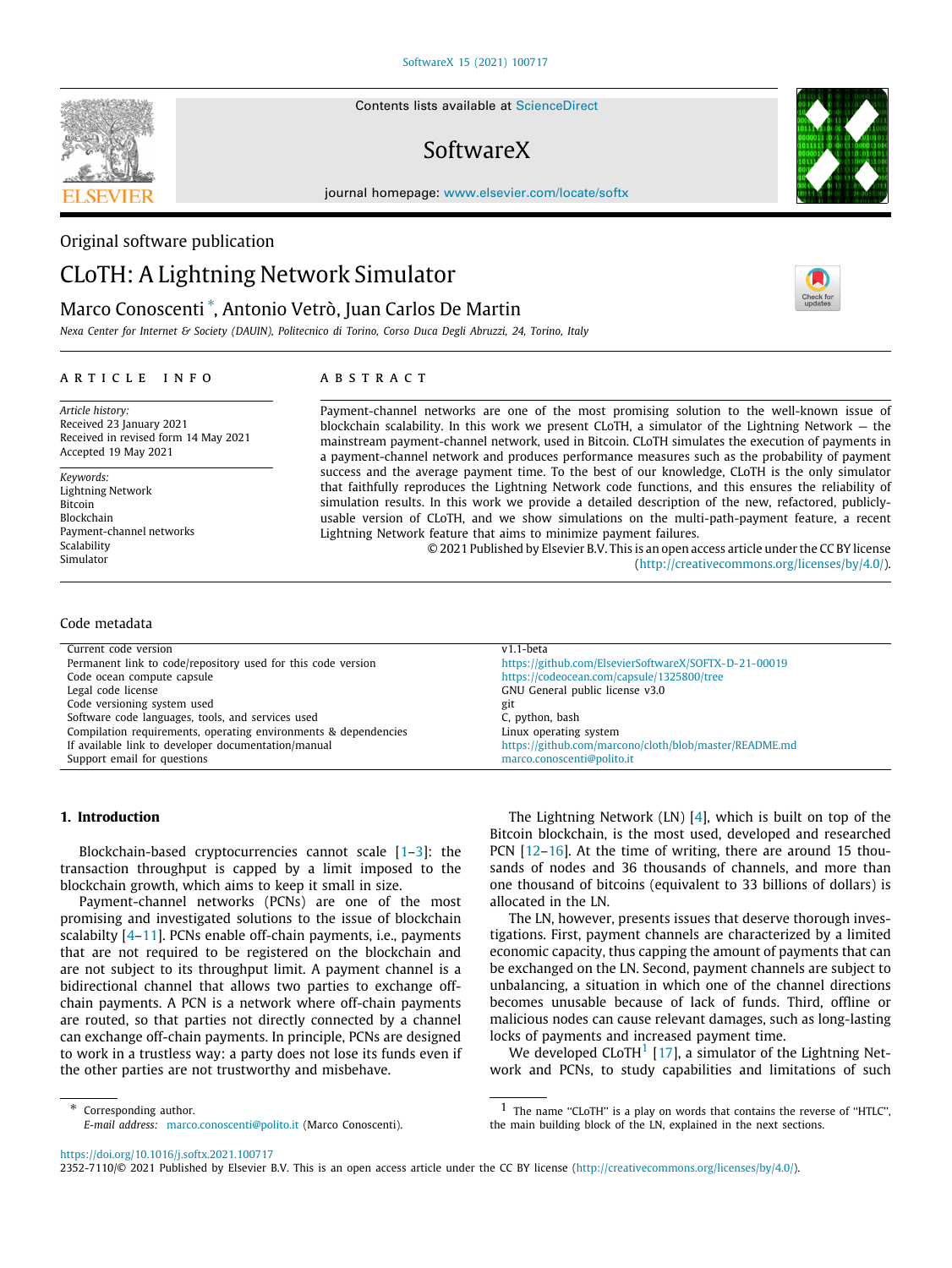networks. The originality of CLoTH is that it faithfully reproduces the LN code functions, and this ensures the reliability of the simulation results. CLoTH can serve for several purposes, such as test of new functionalities of PCNs before implementing them, simulation of attack scenarios, study of the scalability of PCNs.

As input, CLoTH takes a PCN and a list of payments. It runs a discrete-event simulation, which simulates the execution of the input payments on the input network. It produces statistical performance measures, such as probability of payment success and average payment time.

We already published a description of a previous alphaversion of CLoTH [\[18](#page-9-6)]. In the meantime we updated CLoTH to reflect the relevant modifications of the LN protocol. Moreover, we radically refactored the simulator in order to make it easy to use by anyone who aims to systematically analyze PCNs. Therefore, CLoTH is now beta, it is public (while in previous works we made it available only for reproducibility), and in this work we provide an exhaustive explanation of this new version of the simulator.

In addition, we show simulations on multi-path payments (MPP), a feature that consists in splitting large payments into multiple small ones. Simulation results prove that this feature reduces the probability that payments fail for the absence of a route of channels. These simulations are presented also as a showcase to illustrate and explain the functioning of the simulator.

The paper is structured as follows. In Section [2](#page-1-0), we present the related work focusing on other LN simulators. In [3,](#page-1-1) we provide the background on the functioning of the LN. We illustrate CLoTH in detail in Section [4.](#page-2-0) In Section [5](#page-5-0), we show and discuss simulation results on MPP, providing also an illustrative example on the usage of CLoTH. Finally, we conclude our work and discuss the impact of the simulator in Section [6.](#page-6-0)

## **2. Related work**

<span id="page-1-0"></span>The Million Channels Project [[19](#page-9-7)] is a simulator of the LN designed by one of the LN developer, Rusty Russel. The main purpose of this simulator is to study the ability to scale of the LN. The simulator is able to create large networks, which are an accurate evolution of the current LN topology.

In [\[20](#page-9-8)], the authors propose and evaluate a routing protocol for PCNs by simulations. The authors of the Flare routing protocol [\[10\]](#page-9-9) run simulations with 100,000 nodes to study the performance of their proposed protocol. In [[21](#page-9-10)] Piatkivskyi et al. developed a LN simulator to evaluate the approach of splitting large payments into small ones. Their simulator is a multi-agent discrete-event simulator built for general purpose PCN simulations. In [\[22\]](#page-9-11), Ruozhou Yu et al. implemented a simulator to evaluate a payment routing mechanism called CoinExpress. Their simulator is a PCN simulator based on the network simulator ns-3. Stasi et al. [[23](#page-9-12)] developed a simulator to evaluate some improvements to the LN protocol. Finally, Reynolds [[24](#page-9-13)] developed ocalm code for basic simulations on LN.

The key feature of CLoTH is that it accurately reproduces the code of the LN (specifically, the functions implementing routing and the mechanism of payment exchange — called HTLC). This ensures the validity of the simulation results produced by CLoTH, and it makes CLoTH unique and different from the other PCN simulators that we found in literature.

#### **3. Background: the Lightning Network**

<span id="page-1-1"></span>The LN is the mainstream PCN, built on top of the Bitcoin blockchain, to enable unbounded off-chain payments. The LN protocol specifies how to open and manage payment channels and how to route off-chain payments in a network of payment channels. In the following, such specifications are detailed.

#### *3.1. Payment channel*

Let us consider an example in which Alice and Bob open a payment channel, Alice allocates 0.5 BTC in the channel and Bob allocates 0.5 BTC in the channel.

To open a payment channel in the LN, it is necessary to make a transaction in the Bitcoin blockchain, called *funding transaction*. Therefore, Alice and Bob create the funding transaction, where each of them inserts  $0.5$  BTC  $-$  i.e., the funds they want to allocate in the channel. Once the transaction is registered in the blockchain, the channel is considered open. The initial Alice's *balance* in the channel is 0.5 BTC and the initial Bob's balance in the channel is 0.5 BTC. The total *channel capacity* is the sum of the balances  $-$  in the example, 1 BTC.

Once the channel is open, the two parties can exchange offchain payments. To do so, they update the state of their balances. For example, if Alice wants to transfer 0.1 BTC to Bob, Alice decreases its balance by 0.1 BTC and Bob increases its balance by 0.1 BTC. Therefore, at the end of the payment, Alice's balance is 0.4 BTC and Bob's balance is 0.6 BTC.

If the two parties want to close the channel, they have to make another transaction in the Bitcoin blockchain, called *commitment transaction*. This transaction returns the bitcoins of the channel to their respective owners, according to the last state of the balances in the channel. In the example above, the commitment transaction returns 0.4 BTC to Alice and 0.6 BTC to Bob.

#### *3.2. Network of payment channels*

The LN allows parties not directly connected by a payment channel to exchange off-chain payments. In this case, the payment is routed across multiple channels that connect the payment sender and the payment receiver.

In LN the exchange of a payment across multiple channels is done via a specific contract called *HTLC* (Hashed Timelock Contract). The HTLC ensures trustlessness: a party involved in a payment route is guaranteed not to lose money, even in case the other parties in the route misbehave. The HTLC implements offchain conditional payments in a payment channel. For example, when Alice establishes an HTLC of value 0.1 BTC in the channel with Bob, it means that Alice will pay Bob 0.1 BTC if Bob shows a certain value  $R$  (called *preimage*). Otherwise, if Bob does not show  $R$  within a certain timeout, the payment does not take place.

It is called hashed timelock contract because it contains both an hash and a *timelock*. The first is the hash of the preimage  $\mathcal R$ used to verify that a party knows  $R$  and therefore that the contract can be fulfilled (i.e., the payment can occur). The timelock is the Bitcoin implementation of a timeout: if the timeout expires, the contract is failed and the payment does not occur.

By means of the HTLC, it is possible to exchange a payment across multiple channels. Let us consider the example in which Alice wants to pay 0.1 BTC to David but she has not a direct channel with David. However, Alice has a channel with Bob, Bob a channel with Carol and Carol a channel with David. Alice can use all these channels to send 0.1 BTC to David.

To do so, an HTLC is established in each channel traversed by the payment. All the HTLCs require the same preimage  $\mathcal R$  to be fulfilled. First, David generates  $R$  and gives Alice the hash of  $R$ . After that, HTLCs containing the hash of  $R$  are established in all the involved channels. When the HTLCs have been established in all the channels, David shows  $R$  to Carol and Carol pays 0.1 BTC to David; Carol shows  $R$  to Bob and Bob pays 0.1 BTC to Carol; Bob shows  $R$  to Alice and Alice pays 0.1 BTC to Bob. At the end, 0.1 BTC was transferred from Alice to David and the balances in the channels were updated accordingly.

Finally, it is important to mention that nodes in the LN take some fees for forwarding payments. In the example above, Alice adds some fees to the amount of the payment, to be paid to Bob and Carol.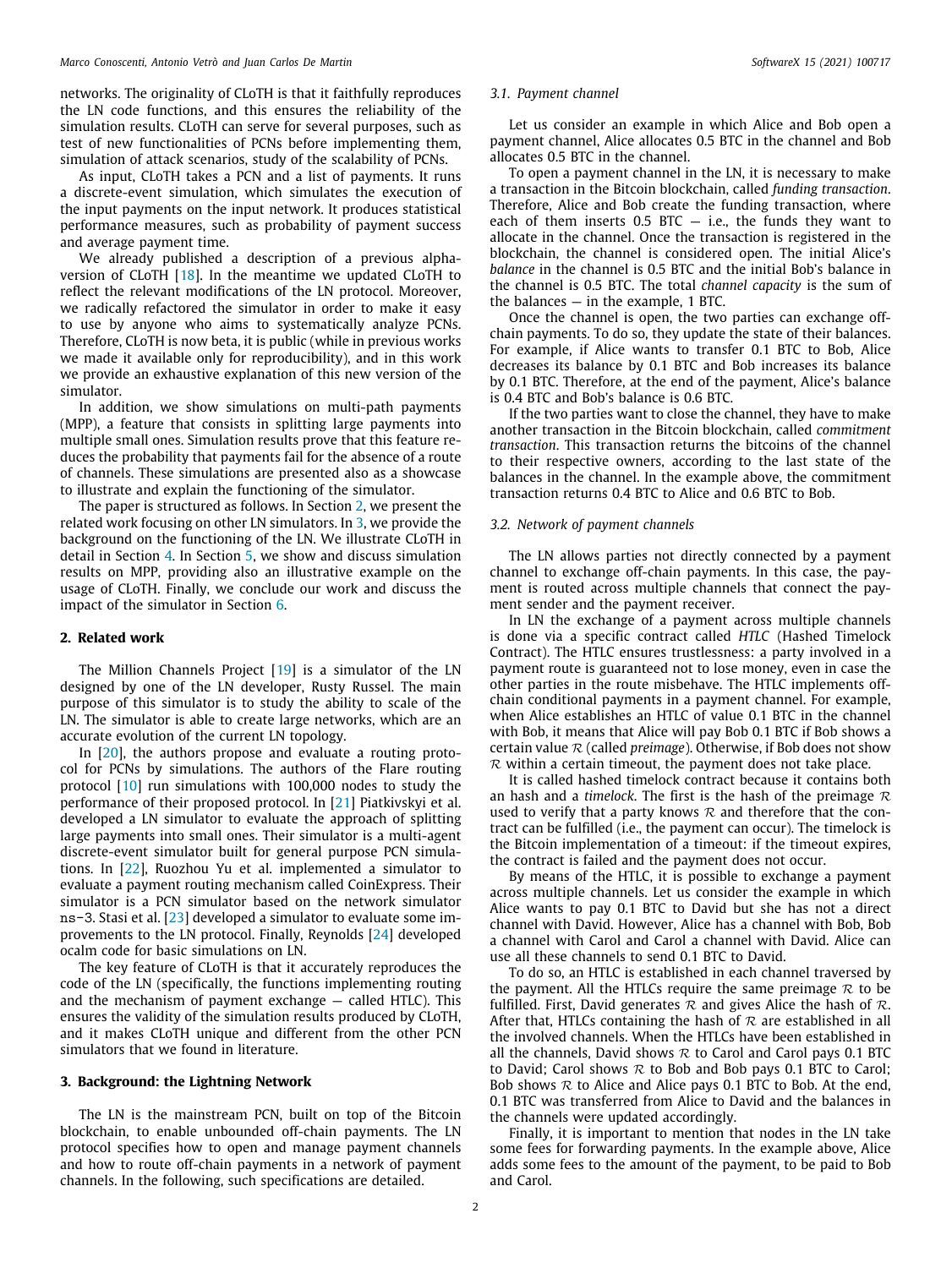#### **4. CLoTH: Software description**

<span id="page-2-0"></span>CLoTH is a PCN simulator written in C. As input, it takes a PCN and a list of payments. Then, it simulates the execution of the input payments in the input network, by running a discreteevent mapping of the LN code functions. As output, it produces payment-related performance measures (such as probability of payment success and average payment time).

The execution flow of the simulator consists of three phases: network and payment generation, simulation, and production of performance measures. In Sections [4.1](#page-2-1), [4.2,](#page-2-2) [4.3](#page-3-0), we describe the three phases of the simulator in details, while in Section [4.4](#page-3-1) we illustrate the changes of this new version of CLoTH with respect to the previous one.

#### *4.1. First phase: Network and payment generation*

#### <span id="page-2-1"></span>*4.1.1. Data structures*

<span id="page-2-5"></span>[Fig.](#page-3-2) [1](#page-3-2) shows the main attributes of the data structures representing payments and PCNs in CLoTH. A channel connects two nodes (each one represented by an ID) and has a certain economic capacity. In addition, since a channel is bidirectional, namely, payments can traverse it both from node1 to node2 and from node2 to node1, it contains two edges, each one representing a direction of the channel. An edge contains: the ID of the channel the edge belongs to; the available balance in the direction represented by the edge; and the *policies* it applies to the payments that flows through the edge. These policies are: base and proportional fee, which constitute the fee required for forwarding a payment in the direction of the edge (proportional fee depends on the payment amount, while base fee is constant); the timelock of the HTLCs established in the direction of the edge; and the minimum value allowed for payments forwarded in the direction of the edge. A payment is described by a sender, a receiver, the payment amount and the payment start time.

#### *4.1.2. Input modes*

The simulator provides two possible input modes for populating the data structures:

- 1. Random generation. In this input mode, nodes, edges, channels and payments are randomly generated basing on a few input parameters, such as the number of channel per node, the average channel capacity, the average payment amount.
- 2. Read from files. CSV files are provided to the simulator, where the exact attributes of each node, channel, edge and payment are specified. This second input mode allows the simulation of payments on real PCNs: for instance, it is possible to provide the current nodes, channels and edges of the LN and simulate payments on this network.

It is possible to mix the two input modes, e.g., nodes, channels and edges are read from files and payments are randomly generated.

In the case of the first input mode, to randomly generate the topology of the PCN the *scale-free* network model is used. The degree distribution of this network model follows a power law, which is commonly observed in network theory [\[25](#page-9-14)]. This allows the generation of a realistic network starting from a real network topology. Specifically, in CLoTH the random network is generated starting from the existing topology of the LN. New nodes are added to this existing network, and the probability of connecting nodes is directly proportional to their degree: i.e., the higher the number of already open channels of a node, the higher the probability that new nodes will open a channel with that node. In this way, the random network generated realistically reproduces the LN. [Table](#page-2-3) [1](#page-2-3) shows the input parameters of the first input mode.

<span id="page-2-3"></span>

| Table 1 |                        |
|---------|------------------------|
|         | CLoTH innut narameters |

| CLOTIT MIDUL DATAMICICIS. |                                                                                                                                                                                             |
|---------------------------|---------------------------------------------------------------------------------------------------------------------------------------------------------------------------------------------|
| Name                      | Description                                                                                                                                                                                 |
| n_new_nodes               | The number of nodes of the random network,<br>added to the ones already present in the LN<br>topology (which serves as model for the<br>random network).                                    |
| n channels                | The number of channels for each one of the<br>node specified in the previous parameter.                                                                                                     |
| capacity                  | The average channel capacity expressed in<br>satoshis <sup>a</sup> (the mean of a uniform gaussian<br>distribution).                                                                        |
| faulty_probability        | The probability that a node is faulty when<br>asked to forward a payment.                                                                                                                   |
| payment_rate              | The average number of payments per second.<br>In particular, the payment inter-arrival time is<br>modeled as a negative exponential random<br>distribution.                                 |
| n_payments                | The total number of payments to be simulated.                                                                                                                                               |
| payment_amount            | The average payment amount expressed in<br>satoshis (the mean of a uniform gaussian<br>distribution).                                                                                       |
| mpp                       | A 0/1 value that indicates whether to activate<br>or not the multi-path-payment feature, which<br>consists in splitting a large payment in small<br>ones to maximize the chances of success |

<span id="page-2-4"></span><sup>a</sup>1 satoshi corresponds to 10−<sup>8</sup> bitcoin.

#### *4.1.3. Multithread execution*

Once the input network and payments have been defined and before running the simulation, the simulator launches parallel threads. Each of this thread runs Dijkstra's algorithm to find an initial path for each of the payments. In fact, Dijkstra's algorithm is the most time-consuming task of the simulator, and executing it in parallel reduces the run time.

#### *4.2. Second phase: Simulation*

<span id="page-2-2"></span>CLoTH is a discrete-event simulator. Events are extracted from a queue (implemented by a heap) where they are ordered according to their occurrence time. When an event is extracted, the simulation time (which is discrete) is advanced to the occurrence time of the event and the event is processed by a function.

#### *4.2.1. Events*

In CLoTH, an event always refers to a payment and indicates a processing phase of the payment: for example, the event find\_ path indicates that a path for the payment has to be found. [Fig.](#page-3-3) [2](#page-3-3) shows the state diagram of simulator events. It represents the flow of the simulation phase and it is as follows.

First, a path for a payment is searched using Dijkstra's algorithm specifically adapted to a PCN (find\_path event). If a path is not found because channel capacities are lower than the payment amount, the payment is split in two sub-payments, whose amounts are half the original payment amount (this is the multi-path-payment feature). If paths for these payments are not found, the payment is definitely failed. Instead, If a path is found, the payment sender sends the payment to the first hop of the path (send\_payment event). Each hop of the path forwards the payment up to the payment receiver (forward\_payment event). If there are no errors, the payment arrives to the receiver (receive\_payment event). Then, each hop propagates the success result of the payment back in the path (forward\_success event), and at the end the payment sender receives the success result (receive\_success event). If instead an error occurred (e.g., there is not enough balance in a channel to forward the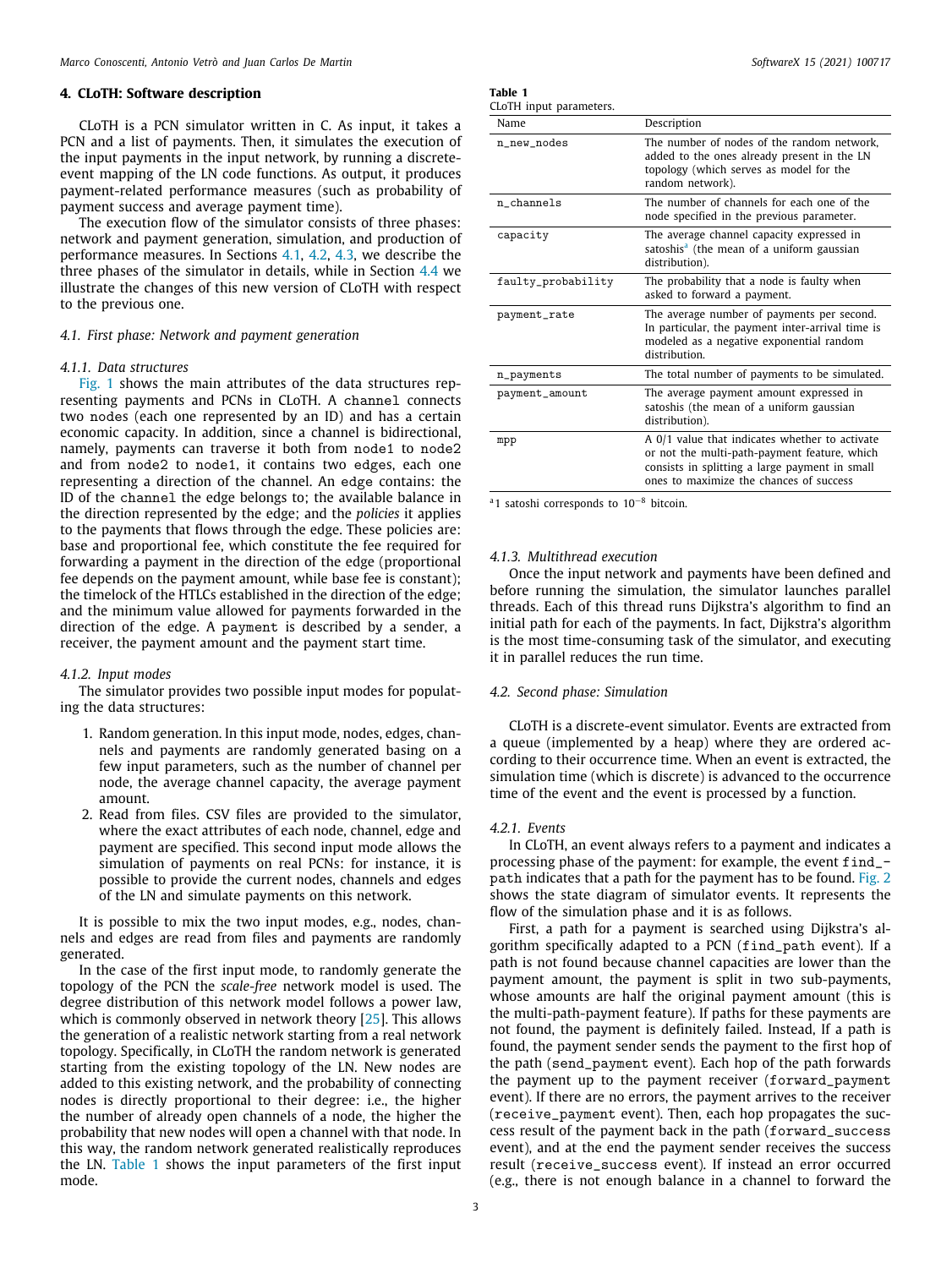<span id="page-3-2"></span>

**Fig. 2.** CLoTH events state diagram.

<span id="page-3-3"></span>payment), each hop propagates the fail result of the payment back to the sender (forward\_fail event), which at the end receives the fail result (receive\_fail event). Failed payments can be re-attempted, but the LN imposes a timeout of 60 seconds: if a payment does not succeed within that time, it fails definitely.<sup>[2](#page-3-4)</sup>

#### *4.2.2. Functions*

Each event is processed by a function of the same name of the event. The functions of CLoTH reproduce the functions of the LN code. In particular, lnd is taken as a reference implementation, and the current version of CLoTH is based on lnd-v0.10.0 beta. lnd is the Golang implementation of LN and, as well as the other implementations (i.e., c-lightning $^3$  $^3$  and eclair $^4$  $^4$ ), it fully conforms to the so-called *Basis of Lightning Technology* (BOLT), the LN specifications.<sup>[5](#page-3-7)</sup> The reason of choosing  $Ind$  is that it is the most documented of the LN implementations in terms of comments to the code.

<span id="page-3-7"></span>In particular, CLoTH simulates two modules of lnd: routing and htlcswitch. The routing module is in charge of finding the paths of payments, and in CLoTH it is simulated by the find\_path function (plus the functions in CLoTH file routing.c internally called by find\_path). The htlcswitch module implements the exchange of HTLC messages to manage sending, forwarding and receiving of a payment, and it is simulated by all the remaining functions in file htlc.c (except for find\_path). Specifically, the htlcswitch module manages the exchange of three main messages: UpdateAddHTLC, Update-FulfillHTLC, UpdateFailHTLC. UpdateAddHTLC is a message used to establish an HTLC in a channel, UpdateFailHTLC and UpdateFulfillHTLC to fail and fulfill an HTLC previously established.

[Table](#page-4-0) [2](#page-4-0) shows the mapping between simulation functions and the lnd functions. The table shows, for a function of CLoTH, the functions of lnd simulated, and it indicates also the type of HTLC message processed and the node processing it (since the lnd functions have different behaviors depending on the message and the node).

<span id="page-3-4"></span>The mapping between CLoTH and lnd functions represents the originality of CLoTH: to the best of our knowledge, CLoTH is the unique simulator that accurately simulates the LN code.

In [Appendix](#page-6-1) [A](#page-6-1) we show the listings of the functions and we explain them in detail.

# <span id="page-3-6"></span>*4.3. Third phase: Performance measures production*

<span id="page-3-5"></span><span id="page-3-0"></span>At the end of the simulation, CLoTH outputs some information on each payment in file payments\_output.csv, namely, the payment start and end time, the result of the payment (success or not), the number of attempts, the route traversed by the payment, the fee of the payment.

To convert this per-payment information into statistical performance measures, we use the batch means method [[26\]](#page-9-15). This method produces measures that are not influenced by the initial transient state of the simulation, where the system is not stable. The batch means method consists in removing the initial transient state and dividing a simulation run into multiple batches, which are statistically independent among each other. The performance measures are zeroed and re-computed at each batch. Each final performance measure is the statistical mean of that measure over the batches and is also characterized by variance and 95% confidence interval.

To ensure the validity of the batch means, it is necessary that the duration of the simulation run is greater than the maximum payment time (which in the case of the LN corresponds to 60 s, i.e., the payment timeout).

[Table](#page-4-1) [3](#page-4-1) shows the performance measures generated by CLoTH.

### *4.4. The new version of CLoTH*

<span id="page-3-1"></span>We already published previous works on CLoTH [[18](#page-9-6)[,27\]](#page-9-16). However, in the meantime the protocol of LN underwent important modifications, therefore, the code of CLoTH was updated to reflect the new version of the protocol. In addition, we performed an extensive refactoring, to make the simulator public and easy

<sup>2</sup> This timeout has not to be confused with the timelock discussed in Section [3.](#page-1-1) The timelock is a timeout set in an HTLC contract established in a single payment channel, to unlock the funds in case the HTLC is not fulfilled. The 60-seconds timeout, instead, refers to the entire life cycle of a payment: if the payment is sent back to the sender because some errors occurred, and if more than 60 s has elapsed since the first attempt of the payment, the sender definitely fails the payment.

<sup>3</sup> <https://github.com/ElementsProject/lightning>.

<sup>4</sup> [https://github.com/ACINQ/eclair.](https://github.com/ACINQ/eclair)

<sup>5</sup> [https://github.com/lightningnetwork/lightning-rfc/blob/master/00](https://github.com/lightningnetwork/lightning-rfc/blob/master/00-introduction.md) [introduction.md.](https://github.com/lightningnetwork/lightning-rfc/blob/master/00-introduction.md)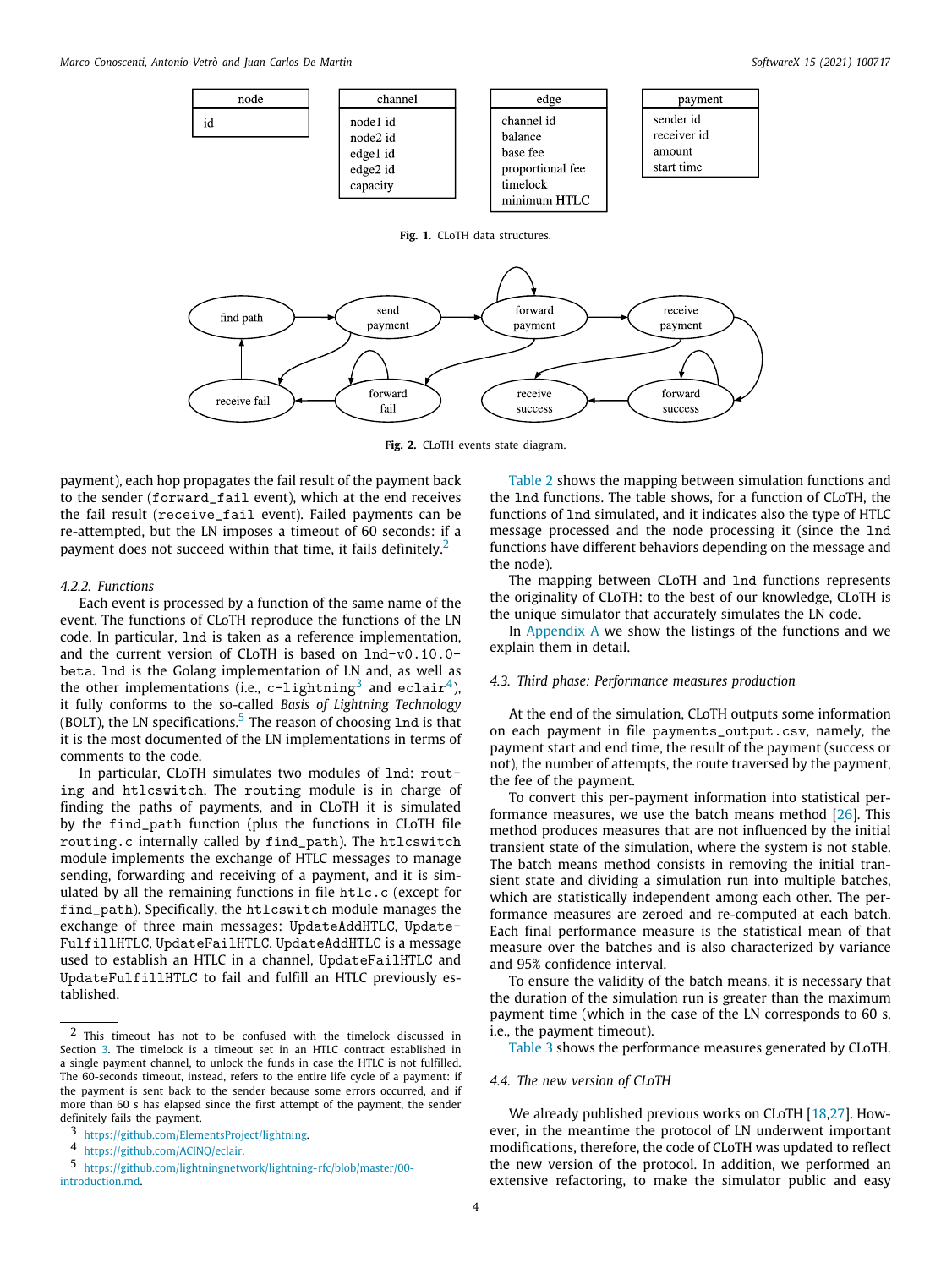#### **Table 2**

<span id="page-4-0"></span>

|  |  |  |  |  |  |  |  | Mapping between CLoTH functions and 1nd-v0.10.0-beta functions. |
|--|--|--|--|--|--|--|--|-----------------------------------------------------------------|
|--|--|--|--|--|--|--|--|-----------------------------------------------------------------|

| CLoTH function  | 1nd functions                                                                                            | Node     | Message           |
|-----------------|----------------------------------------------------------------------------------------------------------|----------|-------------------|
| find_path       | sendpayment, resumePayment,<br>applyPaymentResult, RequestRoute                                          | Sender   |                   |
| send_payment    | handleLocalDispatch, handleDownStreamPkt,<br>SendMessage                                                 | Sender   | UpdateAddHTLC     |
| forward_payment | handleUpstreamMsg, processRemoteAdds,<br>handlePacketForward, handleDownStreamPkt,<br>SendMessage        | Hop      | UpdateAddHTLC     |
| receive_payment | handleUpstreamMsg, processExitHop, SendMessage                                                           | Receiver | UpdateAddHTLC     |
| forward success | handleUpstreamMsg, processRemoteSettleFails,<br>handlePacketForward, handleDownStreamPkt.<br>SendMessage | Hop      | UpdateFulfillHTLC |
| forward fail    | handleUpstreamMsg, processRemoteSettleFails,<br>handlePacketForward, handleDownStreamPkt,<br>SendMessage | Hop      | UpdateFailHTLC    |
| receive_success | handleUpstreamMsg, processRemoteSettleFails,<br>handleLocalResponse                                      | Sender   | UpdateFulfillHTLC |
| receive_fail    | handleUpstreamMsg, processRemoteSettleFails,<br>handleLocalResponse                                      | Sender   | UpdateFailHTLC    |
|                 |                                                                                                          |          |                   |

#### **Table 3**

<span id="page-4-1"></span>CLoTH performance measures.

| Name            | Description                                                                                                                                                                                                                                                           |
|-----------------|-----------------------------------------------------------------------------------------------------------------------------------------------------------------------------------------------------------------------------------------------------------------------|
| Success         | Probability of payment success.                                                                                                                                                                                                                                       |
| FailNoPath      | Probability of payment failure for no path. It<br>occurs when Dijkstra's algorithm is not able to<br>find a path between the payment sender and the<br>payment receiver. This may be due to the fact<br>that channel capacities are lower than the<br>payment amount. |
| FailNoBalance   | Probability of payment failure for no balance. It<br>occurs when a node tries to forward the payment<br>to the next node and there is not enough balance<br>in the edge connecting the two nodes.                                                                     |
| FailOfflineNode | Probability of payment failure for offline nodes.                                                                                                                                                                                                                     |
| FailTimeout     | Probability of payment failure for timeout<br>expiration.                                                                                                                                                                                                             |
| Time            | Average payment time (only for successful<br>payments).                                                                                                                                                                                                               |
| Attempts        | Average number of attempts before completing a<br>payment (only for successful payments).                                                                                                                                                                             |
| RouteLength     | Average number of hops in payment routes (only<br>for successful payments).                                                                                                                                                                                           |

to use by anyone. Therefore, the present work is intended to provide an exhaustive explanation of this new usable version of the simulator, which is enough different from the previous one to deserve its own publication and which is now completely public (differently w.r.t previous versions, which we made available only for reproducibility). In synthesis, the main changes to previous version of CLoTH are the following:

- Full-code refactoring (elimination of global variables, use of meaningful variable and function names, etc.) and minor bug fixes.
- Implementation of the scale free network model to generate random networks that realistically reproduce the LN.
- Implementation of an input parser which reads the simulation input parameters from a text file. This avoids to use an external library to parse more complex types of file (e.g. JSON), thus reducing the external dependencies of the code.
- Modularization. The organization in files of the simulator code now reflects the different modules: network and

payments generation, simulation, and production of performance measures. Files network.c and payments.c implement network and payments generation, respectively. The discrete-event simulation core engine is implemented in cloth.c. The functions of the LN simulated are in htlc.c and routing.c. The production of performance measures is implemented in a python script named batch-means.py. Such a modularization guarantees that any other PCN can be simulated by CLoTH with minimum effort: it is just necessary to replace htlc.c and routing.c with the logic of the PCN to be simulated.

- Update of the LN code functions simulated, to be compliant to lnd-v0.10.0-beta (the previous version of CLoTH was based on lnd-v0.5.0-beta). In this regard, the main changes were:
	- **–** A new version of Dijkstra's algorithm in which the distance metric also depends on the probability of successfully forwarding a payment (computed using the results of the previous payments).
	- **–** Functions and data structures that manage the payment results (to be used in Dijkstra's algorithm).
	- **–** The multi-path-payment (MPP) feature.
	- **–** The non-strict-forwarding feature. When a node A forwards a payment to node B, this feature allows node A to use any of its channels with node B, instead of strictly using a specific one.<sup>[6](#page-4-2)</sup>

<span id="page-4-4"></span><span id="page-4-3"></span><span id="page-4-2"></span>In [Table](#page-5-1) [4](#page-5-1), we show a quantitative description of the changes: we select a few measurements from the analysis of the two versions of the code with the quality management tool Sonar-Cloud<sup>[7](#page-4-3)[8](#page-4-4)</sup>. The table shows that the overall quality of the code has notably improved, with a drastic reductions of code smells and the removal of duplicated code. Despite the new protocol features added, the dimensions of the codebase are more compact in the new version: this is due to the heavy refactoring described above. Also, both cyclomatic and cognitive complexity has been reduced, making the new version more intelligible.

<sup>6</sup> This feature is currently disabled in CLoTH, as it requires the simulation of the blockchain. The feature will be enabled in future work, when CLoTH will simulate also the blockchain.

<sup>7</sup> Analysis of the old version of CLoTH is available here: [https://sonarcloud.](https://sonarcloud.io/dashboard?id=marcono_sonar-cloth) [io/dashboard?id=marcono\\_sonar-cloth.](https://sonarcloud.io/dashboard?id=marcono_sonar-cloth)

<sup>8</sup> Analysis of the new version of CLoTH is available here: [https://sonarcloud.](https://sonarcloud.io/dashboard?id=marcono_cloth) [io/dashboard?id=marcono\\_cloth.](https://sonarcloud.io/dashboard?id=marcono_cloth)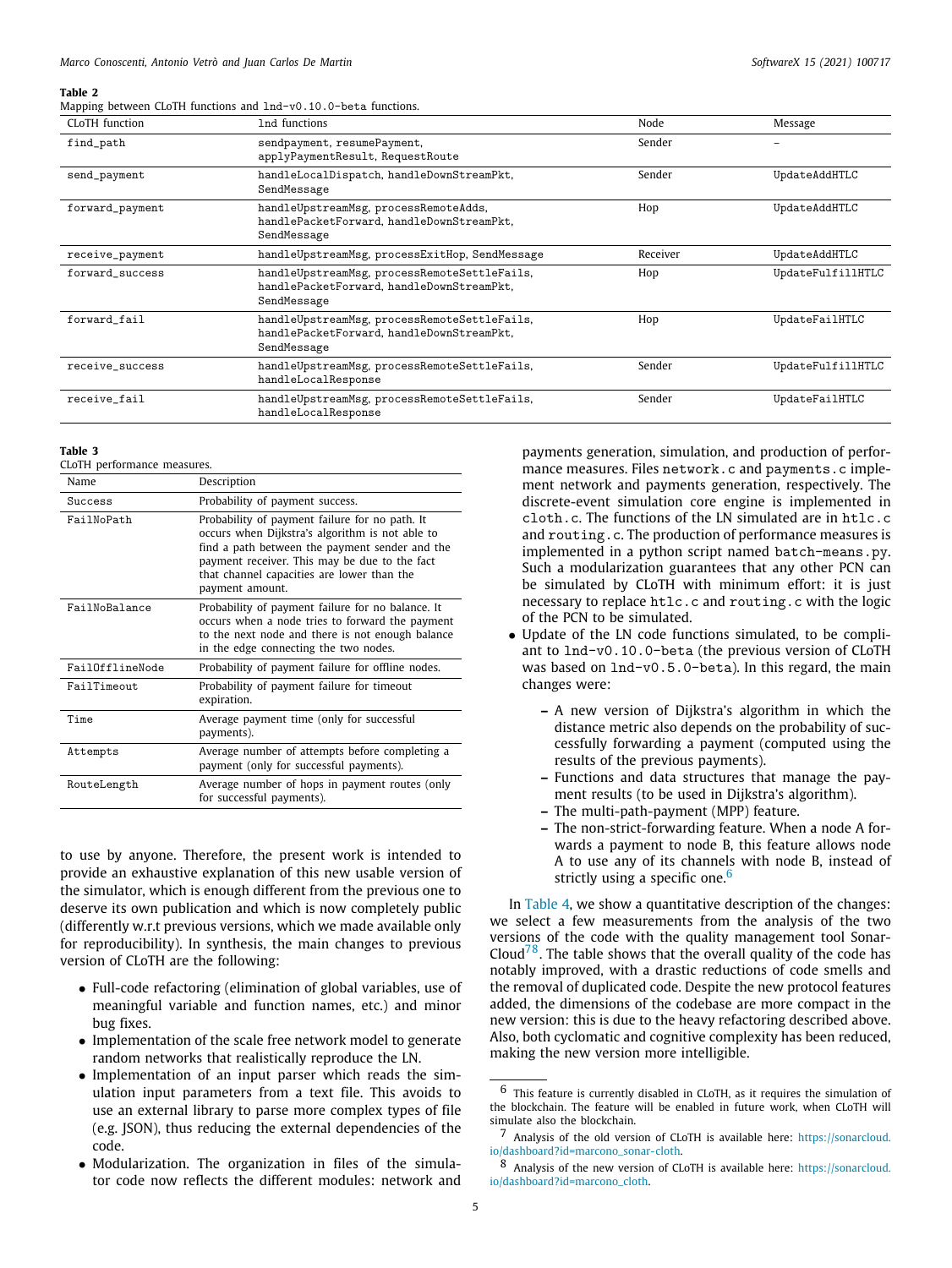#### **Table 4**

<span id="page-5-1"></span>Quantitative changes between previous and current version of CLoTH.

|                      |                       | <b>CLOTH</b><br>alpha | <b>CLOTH</b><br>$v1.1$ -beta |
|----------------------|-----------------------|-----------------------|------------------------------|
| Maintainability      | Code smells           | 919                   | 247                          |
| Redundancies in code | Duplicated lines      | 76                    | 0                            |
|                      | Duplicated blocks     | 4                     | 0                            |
| <b>Size</b>          | Lines of code         | 2796                  | 2229                         |
|                      | <b>Statements</b>     | 1970                  | 1491                         |
|                      | <b>Functions</b>      | 99                    | 90                           |
| Complexity           | Cyclomatic complexity | 389                   | 351                          |
|                      | Cognitive complexity  | 494                   | 386                          |

## **5. MPP simulations**

<span id="page-5-0"></span>In this Section we discuss the simulations that aim to show the effect of the multi-path-payment feature implemented in the LN. When a path for a payment is not found because channels capacities are lower than the payment amount, the MPP feature splits the payment into two sub-payments: the amount of each sub-payment is half the amount of the original payment, thus increasing the chances of finding channels able to forward the sub-payments to the receiver. More details on this feature are in [Appendix](#page-7-0) [A.1](#page-7-0).

### *5.1. Simulations design*

We ran two simulation campaigns using the current version of the simulator: in one the MPP feature is activated, in the other it is not. The remaining parts of the code (e.g., Dijkstra's algorithm of lnd-v0.10.0-beta) are exactly the same.

For populating network and payments of these simulations, we used the two different input modes of the simulator: the network was read from CSV files, and the payments were randomly generated using the simulator input parameters.

For what concerns the network, as input to the simulator we provided the real LN: we took a snapshot of nodes and channels of the LN on December 17th,  $2020$ , by launching command describe-graph on a lnd node. Therefore, nodes and channels of the simulations (together with their attributes: channel capacity, base and proportional fee, minimum HTLC policy, and timelock policy) are exactly the ones of the LN on that date. The initial balances of channels (i.e., the fraction of the channel capacity that each node of the channel owns), instead, were randomly generated in our simulations.<sup>[10](#page-5-3)</sup> The reason is that balances are not publicly available: to guarantee privacy, balances are kept private in the LN. In addition, the probability of faulty nodes was set to zero, as we were not interested in studying the behavior of faulty nodes.

<span id="page-5-3"></span>For what concerns the simulated payments, they were randomly generated using the following parameters: average payment rate, total number of payments, and average payment amount. The average payment rate was set to 100 payments per second, because the LN is supposed to support a high payment throughput to let the blockchain scale. The total number of payments was set to 50,000 in order to generate a long-lasting simulation, as required by the batch means analysis.

The average payment amount is the only varying parameter of the simulations: in each of the two campaigns (one with MPP

and the other without MPP) we ran 5 simulations, one for each of the following average payment amounts (expressed in satoshis): 10,  $10^2$ ,  $10^3$ ,  $10^4$ ,  $10^5$ . We did not consider the variation of the other input parameters because we were interested in studying the MPP feature only, and it is the payment amount that directly affects this feature: in fact, the higher the payment amount, the higher the probability that the MPP feature is activated and the payment is split in smaller shards.

The rationales of the interval boundaries of the average payment amount were the following. The default minimum HTLC policy in LN is 1 satoshi, meaning that most nodes will refuse payments below 1 satoshi, therefore we decided to set the minimum of the interval to 10 satoshis. We decided to set the maximum to  $10<sup>5</sup>$  satoshis because in preliminary simulations we noticed that, when payment amounts are on average  $10^6$  satoshis, most of the payments (around 94%) failed, given the current limited capacities of LN channels (as said above, the average channel capacity in LN is 3.4 millions satoshi with a high standard deviation).

#### *5.2. Illustrative example of a simulation run*

A simulation is started by running the script runsimulation.sh. As input it takes the seed of the simulation (used for the random variables) and the directory where to store the output files.

The simulator reads input parameters from a file called cloth\_input.txt. In [Appendix](#page-8-1) [B](#page-8-1) a listing of an input file shows the format and the entries this file should contain to run a simulation. In case of simulations with randomly generated network and payments, after the network and payments generation phase, the simulator stores these randomly generated data on files channels.csv, edges.csv, nodes.csv and payments.csv. In case instead of reading from files, those files must be provided to the simulator as input. Files nodes\_template.csv, channels\_ template.csv edges\_template.csv, payments\_template. csv in the GitHub repository show the attributes that the files must contain to correctly run a simulation.

<span id="page-5-2"></span>After the simulation phase, CLoTH generates files nodes\_ output.csv channels\_output.csv, edges\_output.csv, payments\_output.csv, containing the state of nodes, channels, edges and payments at the end of the simulation. In particular, payments\_output.csv is used by the batch-means script to compute the final performance measures, stored in cloth\_ output.json. In [Appendix](#page-8-2) [C](#page-8-2) we show the log of an entire simulation.

# *5.3. Simulation results*

[Figs.](#page-6-2) [3](#page-6-2) show the statistical mean of the probability of success, failure for no path and failure for no balance of payments (see Section [4.3](#page-3-0) for the explanation of the performance measures). We do not show confidence intervals because, in any simulation, they resulted almost identical to the mean. The x axis is the log of the average payment amounts. The two curves represent the case with MPP and without MPP. We slightly misaligned the dots to make them distinguishable in case of very similar values. The probability of failures for timeout expiration and offline nodes are not showed because they resulted zero in every simulation.

With regards to the failures for no path [\(Fig.](#page-6-3) [3b](#page-6-3)), especially for the highest payment amounts, they were significantly lower with MPP than without MPP: when average payment amounts are  $10<sup>5</sup>$  satoshis, the MPP feature halves the failures for no path (around 30% against 60%). This shows the effectiveness of MPP in reducing failures for no path: large payments are split in two smaller payments, and nominal channel capacities are able to forward the split payments.

<sup>9</sup> At that moment, in the LN there were 6006 active nodes and 30457 active channels, the average channel capacity was around 3.4 millions of satoshis, and its standard deviation was around 9.6 millions of satoshis.

<sup>10</sup> For each channel, a random number uniformly distributed between 0 and 1 is generated and it corresponds to the fraction of the channel capacity that a node of the channel owns as balance.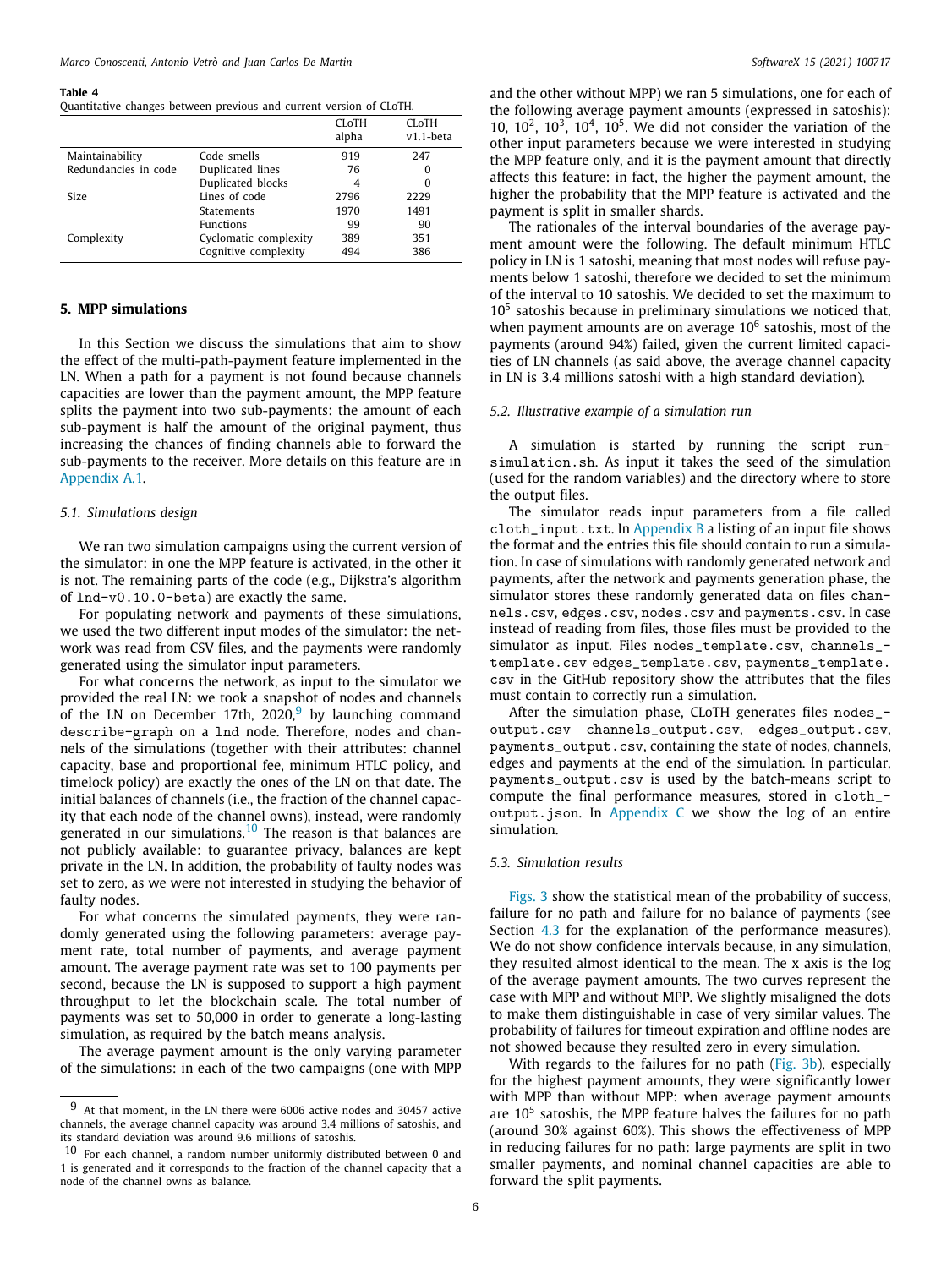<span id="page-6-4"></span>



<span id="page-6-2"></span>Despite this, the probability of payment success only slightly increased with MPP, as [Fig.](#page-6-4) [3a](#page-6-4) shows. The maximum difference took place at average payment amount set to  $10^4$ , where with MPP the success probability was around 8% higher than without MPP.

The reason of these results is that, although channels have enough capacities, there is not enough balance to forward the split payments. In fact, [Fig.](#page-6-3) [3c](#page-6-3) shows that probabilities of failure for no balance were higher with MPP: the payments for which – thanks to MPP – a path was found, failed because in a channel of the path there was no balance.

We can conclude that MPP is effective in reducing failures for no path (which is the aim of this feature). However, in the current LN many payments still fail because of no balance. A possible solution is to combine MPP with re-balancing approaches in order to increase the success rate of payments, especially of payments of the order of  $10^4$  and  $10^5$  satoshis. For instance, MPP could be combined with the passive rebalancing approach that we proposed in [\[27\]](#page-9-16) and that we proved effective against channel unbalancing.

#### **6. Impact and conclusions**

<span id="page-6-0"></span>In this work we described CLoTH, a simulator of the Lightning Network and of payment-channel networks. CLoTH is a faithful reproduction of the LN code functions, therefore it produces reliable performance measures.

For what concerns the impact of the simulator, it can serve for several purposes, to researchers and also in commercial settings. Among the possible uses we mention the following:

- Test of new functionalities. New functionalities of PCNs (such as rebalancing approaches, path-finding algorithms) can be implemented in the simulator to study their effectiveness, before directly implementing them in the PCN software (we studied rebalancing approaches in [[27](#page-9-16)]).
- Analysis of attack scenarios. This makes possible to understand the actual risks of attacks on PCNs and design countermeasures. For example, it is possible to study an attack in which irrational malicious nodes – after establishing HTLCs for payments – intentionally become unresponsive, thus locking the payments for a long time (because of the

<span id="page-6-3"></span>timelock set in the HTLCs). Another possible attack that can be simulated is the denial of service directed to the most central nodes of the LN, to understand whether the network still works even if the central nodes are not available.

- Estimation of fee revenues. By the simulator it is possible to answer questions that are useful in commercial settings, such as: how many fees can be earned by a node in a specific network position and with a specific set of open channels.
- Analysis of scalability. The simulator is able to simulate large PCNs (as we did in [\[18](#page-9-6)]), thus allowing researchers to study in which configurations (e.g. number of channels per node, average channel capacity) such networks can scale.
- Study of specific use cases. It is possible to simulate specific use cases of PCNs, e.g. the service providers scenario that we studied in [[27\]](#page-9-16), in which many payments are sent to specific service-provider nodes.

Finally, in future work we plan to conduct some simulations on the attack scenarios described above, and we will keep adding the features implemented in the LN to the simulator as well. We also plan to integrate CLoTH with other simulators: first, with a blockchain simulator [\[3,](#page-9-0)[28](#page-9-17)], to study the interactions between blockchain and PCNs; second, with a network simulator (such as ns-3) to capture the impact of communication networks on PCNs performance.

#### **Declaration of competing interest**

The authors declare that they have no known competing financial interests or personal relationships that could have appeared to influence the work reported in this paper.

# **Acknowledgment**

Marco Conoscenti wishes to thank Dr. Federico Spini, who is one of the first that had the idea to simulate the LN (in the long hot summer of 2017). He supervised the author in the design and development of the first version of CLoTH.

#### **Appendix A. Functions**

<span id="page-6-1"></span>In this Section we explain the main functions of CLoTH.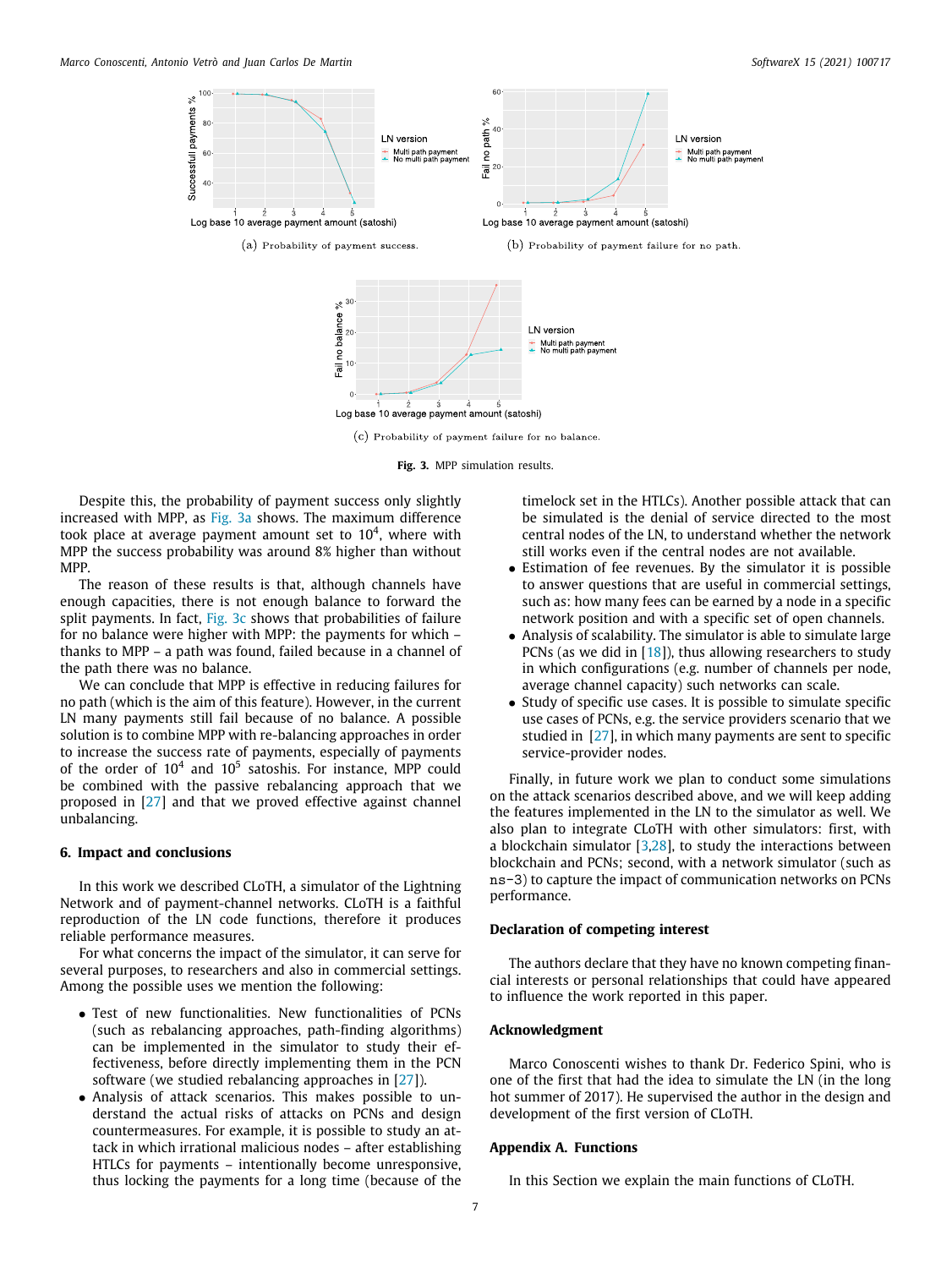## *A.1. Find path*

<span id="page-7-0"></span>Listing [1](#page-7-1) shows a simplified version of find\_path, the function that simulates the search of a payment path done by the payment sender. First, the function checks whether more than 60 s has elapsed since the start of the payment: if so, the payment is terminated (because the LN imposes a timeout of 60 s for attempting a payment). Then, the function calls the lnd version of Dijkstra's algorithm for searching for a path. Such modified version leverages a specific distance metric, consisting of two parts.

The first part considers timelock and fees imposed by a channel (see Section [4.1.1](#page-2-5) for details on timelocks and fees). The lnd version of Dijkstra's algorithm tends to find a path that minimizes both fees and timelocks. The second part of the distance metric is a probability based on the results of the previous payments. Each time a LN node sends a payment, it records the result of the payment. In particular, for each channel traversed by the payment, the node stores the amount of the payment and whether it was successfully forwarded in that channel or instead it failed. Having this information on previous payments, the node can calculate the probability that a new payment of a certain amount will be successfully forwarded by a channel. The lnd version of Dijkstra's algorithm tends to find paths that maximizes this probability.

If a path for the payment is found, it is sent along the path (see function send\_payment). It may happen that a path for a payment is not found because channels do not have enough economic capacity to forward the payment. If this happens, if the multi-path-payment feature is activated, and if the payment was not already split, the payment is split in two shards, the amount of each is half of the original payment amount. In case a path is not found for the shards, the payment is definitely failed. Otherwise, the shards are sent along the paths found.

It is important to notice that payment->amount, in this and in the other functions, contain also the fees that must be payed to the forwarding nodes.

```
Listing 1: Find-Path Function.
void find_path(payment){
  if ( payment –> duration > 60000) {
    end_payment ( payment ) ;
    return ;
  }
  path = dijkstra(payment);
  if ( path != NULL ) {
    generate_event ( send_payment , payment ) ;
     return ;
  }
  \textbf{if} (! mpp_active || payment–>split ){
    end_payment (payment);
    return ;
     }
  payment\rightarrows p l i t = 1;
  shard1 = new_payment( payment–>amount (2);
  shard2 = new_payment(payment->amount/2);
  path1 = dijkstra(shard1);path2 = dijkstra(shard2);\textbf{if} (\text{path1} == \text{NULL} || \text{path2} == \text{NULL})end_payment ( payment ) ;
    return ;
     }
  generate_event ( send_payment , shard1 ) ;
  generate_event ( send_payment , shard2 ) ;
```
#### *A.2. Send payment*

Listing [2](#page-7-2) shows a simplified version of send\_payment, the function that simulates the sending of a payment by the payment sender. The function first checks whether the next node of the path is offline: this simulates the situation in which a node is offline and cannot forward a payment. The function then checks whether there is sufficient balance in the edge to forward the payment. If the checks passed, the edge balance is decreased and the payment is forwarded to the next node, otherwise the failure is processed by the sender (see function receive\_fail).

Listing 2: Send-Payment Function.

```
void send_payment ( payment ) {
  if ( next_edge_node_offline ) {
    payment->error.type = OFFLINENODE:
    payment–>error edge = next edge ;
    generate\_event ( receive\_fail, payment);return ;
    }
  i f ( next_edge−>balance < payment−>amount ) {
    payment->error.type = NOBALANCE;
    payment->error.edge = next_edge;
    generate_event (receive_fail, payment);
    return ;
  }
  next_edge→balance –= payment→amount;
  generate_event ( forward_payment , payment ) ;
}
```
## *A.3. Forward payment*

Listing [3](#page-7-3) shows the simplified version of forward\_payment. This function simulates the forwarding of a payment by an intermediate node in the route. Similarly to send\_payment, this function both checks whether the next node is offline and the balance. It also checks whether the payment respects the policies of the forwarding edge (for the sake of simplicity, currently CLoTH does not simulate the case in which these policies are not respected). If the checks passed, the payment is forwarded to the next node in the path or to the payment receiver.

Listing 3: Forward-Payment Function.

```
void forward_payment ( payment ) {
  if(next_edge_node_offline){
    payment→error.type = OFFLINENODE;
    payment->error.edge = next_edge;
    generate_event (forward_fail, payment);
    return ;
    }
  can_send_htlc = check_balance_and_policy (next_edge);
  i f ( ! can_send_htlc ) {
    payment->error.type = NOBALANCE;
    payment→error.edge = next_edge;
    generate_event (forward_fail, payment);
    return ;
  }
  next_edge−>balance −= payment−>amount ;
  generate_event(receive_payment, next_event_time);
}
```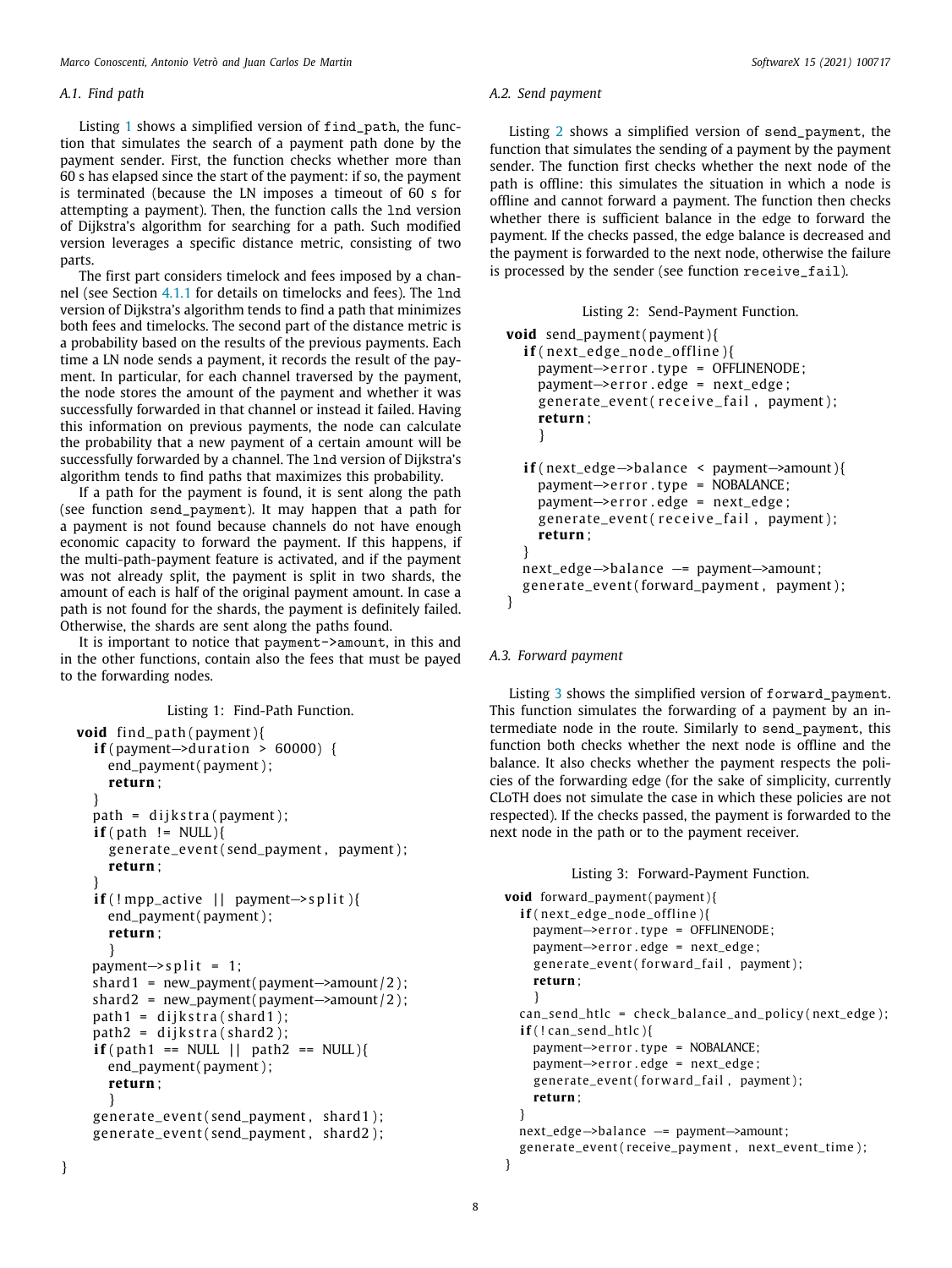*Marco Conoscenti, Antonio Vetrò and Juan Carlos De Martin SoftwareX 15 (2021) 100717*

#### *A.4. Receive payment*

Listing [4](#page-8-3) shows a simplified version of receive\_payment. This function simulates the reception of a payment by the payment receiver. It increases the balance of the edge of the receiver channel and forwards the success result of the payment back to the previous hop of the payment path.

Listing 4: Receive-Payment Function.

```
void receive_payment ( payment ) {
  th is_edge−>balance += payment−>amount ;
  generate_event(forward_success, next_event_time);
}
```
# *A.5. Forward success and forward fail*

Listings [5](#page-8-4) and [6](#page-8-5) represents the simplified functions forward\_success and forward\_fail, respectively. These functions simulates the forwarding of the success/fail result of a payment by an intermediate node of the payment path. They adjust the edge balances of the channels involved, according to the payment result, and propagates the result back.

Listing 5: Forward-Success Function.

```
void forward_success ( payment ) {
  th is_edge−>balance += payment−>amount ;
  generate_event(receive_success, next_event_time);
}
```
Listing 6: Forward-Fail Function.

```
void forward_fail(payment){
  th is_edge−>balance −= payment−>amount ;
  generate_event(receive_fail, next_event_time);
}
```
# *A.6. Receive success*

This function, showed in listing [7,](#page-8-6) simulates the reception of the success result of a payment by the payment sender. The sender records the result of the payment: for each channel traversed by the payment, it registers the amount of the payment successfully forwarded by the channel. As explained above, this information is used in Dijkstra's algorithm to calculate the probability that a channel successfully forwards a payment. Finally, the payment is terminated.

Listing 7: Receive-Success Function.

```
void receive_success (payment) {
  record_payment_success_result ( payment ) ;
  end_payment ( payment ) ;
}
```
# *A.7. Receive fail*

This function, showed in listing [8](#page-8-7), simulates the reception of the fail result of a payment by the payment sender. Also in this case, the sender records the result of the payment: a different information is recorded depending on the reason of the failure, which can be either no sufficient balance in an edge or the presence of an offline node in the route. Finally, the payment is re-attempted, re-executing the function find\_path.

### Listing 8: Receive-Fail Function.

```
void receive_fail(payment){
  this_edge→balance += payment→amount ;
  record payment fail result ( payment ) :
  generate\_event (find\_path, payment);
}
```
#### **Appendix B. Input file**

<span id="page-8-1"></span>Listing [9](#page-8-8) shows an example of the input file to be given as input to CLoTH. In addition to the input parameters, cloth\_ input.txt contains also the filenames of files where to read the nodes, channels and edges (in case generate\_network\_from\_ file is set to true) and where to read payments (in case generate\_payments\_from\_file is set to true). To correctly run a simulation, the file cloth\_input.txt must contain exactly these entries.

| Listing 9: File cloth_input.txt. |  |  |  |  |
|----------------------------------|--|--|--|--|
|----------------------------------|--|--|--|--|

<span id="page-8-8"></span>generate\_network\_from\_file=true nodes\_f ilename=nodes\_ln . csv channels\_filename=channels\_ln.csv edges\_f ilename= edges\_ln . csv n\_additional\_nodes= n\_channels\_per\_node= capacity\_per\_channel=  $fault y-node_probability=0.0$ generate\_payments\_ from\_ f ile = f al s e payments\_filename= payment\_rate=100 n\_payments=50000 average\_payment\_amount=10 mpp=1

#### **Appendix C. Log of a simulation**

<span id="page-8-2"></span>Listing [10](#page-8-9) shows the log of a simulation run by CLoTH: first, network, payments and simulation events are generated; secondly, the threads running Dijkstra's algorithm for each payment are executed; then the discrete-event simulation is run; and finally the batch-means script is executed.

| Listing 10: Log of a simulation run. |  |  |  |  |  |
|--------------------------------------|--|--|--|--|--|
|--------------------------------------|--|--|--|--|--|

<span id="page-8-9"></span>NETWORK INITIALIZATION PAYMENTS INITIALIZATION EVENTS INITIALIZATION INITIAL DIJKSTRA'S THREADS EXECUTION Time consumed by initial Dijkstra's executions: 2861 s EXECUTION OF THE SIMULATION Time consumed by simulation events: 30.024121 s COMPUTE SIMULATION OUTPUT STATS Batch length : 15278.0 ms Total simulated time: 458340.0 ms SIMULATION OUTPUT STATS SAVED IN <cloth\_output.json>

#### **References**

- <span id="page-8-0"></span>[1] Sompolinsky Y, Zohar A. Accelerating bitcoin's transaction processing. Citeseer; 2013, URL <https://eprint.iacr.org/2013/881.pdf>.
- Croman K, Decker C, Eyal I, Gencer AE, Juels A, Kosba A, Miller A, Saxena P, Shi E, Sirer EG, et al. On scaling decentralized blockchains. In: International conference on financial cryptography and data security. Springer; 2016, p. 106–25. [http://dx.doi.org/10.1007/978-3-662-53357-4\\_8.](http://dx.doi.org/10.1007/978-3-662-53357-4_8)